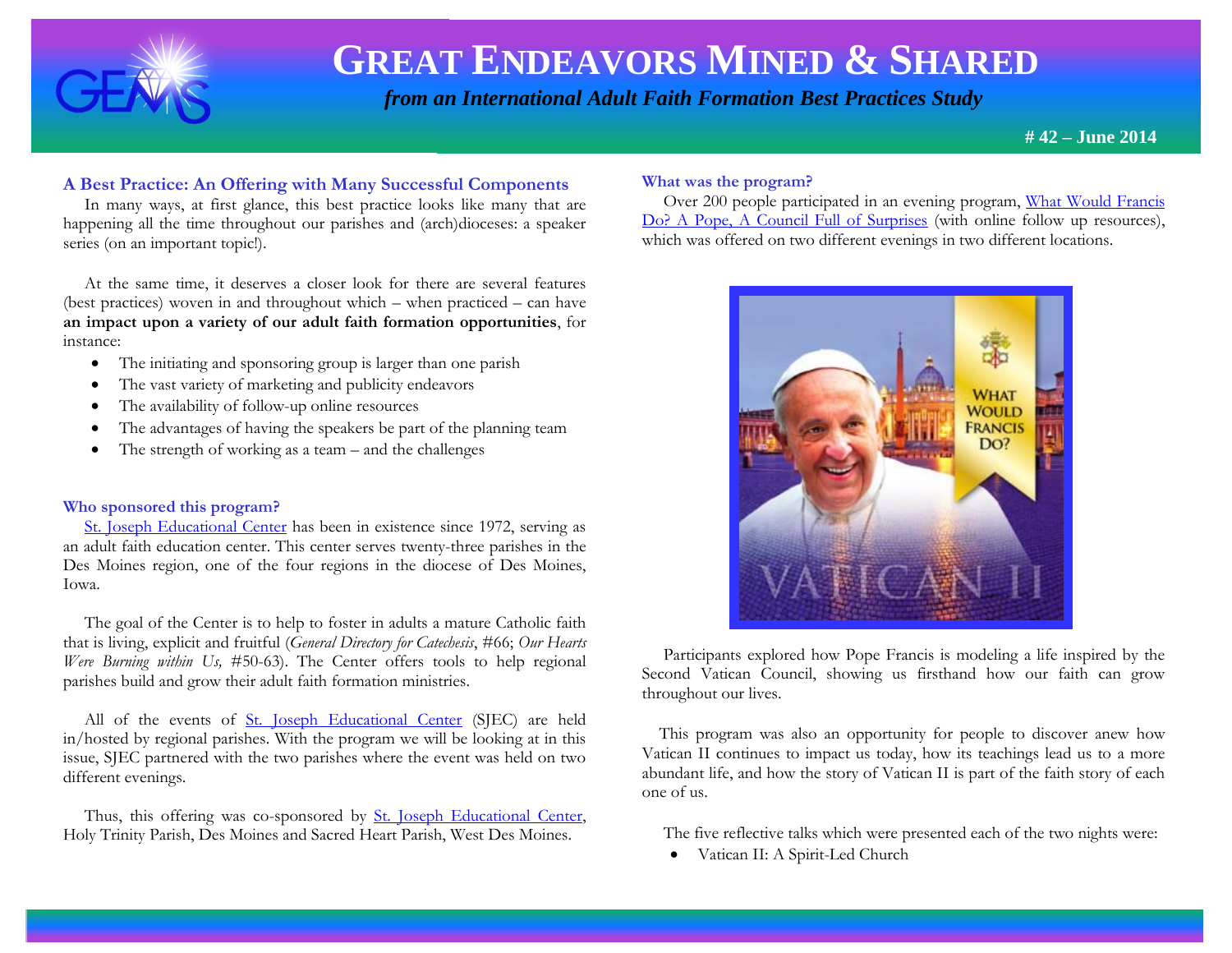- You, Me, Jesus and the Church: Shared Responsibility (the Vatican II document *Lumen Gentium*)
- An Encounter with Love: Christ in the Sacred Liturgy (*Sacrosanctum Concilium*)
- Scriptures, Church, Life: Surprising Encounters with Christ (*Dei Verbum)*
- Joy and Hope (*Gaudium et Spes*)

### **What was the plan for follow-up for the two offerings?**

 From the onset of planning, strategies were in place to have the event videotaped so that people who could not attend would still be able to access the information. (Live streaming was explored, but the logistics did not work out for this offering.)

At the same time, a two-part follow-up promotional plan was created:

- for those who attended
- for those who were not able to attend

 In reality, then, the actual participant numbers were not accessible at the close of actual event. The website was monitored to determine how many people visited, how many viewed the videos. The "final" number may never be totally determined since people will have accesses to the program via the online videos as long as these resources remain on the website.

 To view the talks and handouts, see [What Would Francis Do? A Pope, A](http://sjeciowa.org/what-would-francis-do-a-pope-a-council-full-of-surprises)  [Council Full of Surprises.](http://sjeciowa.org/what-would-francis-do-a-pope-a-council-full-of-surprises)

#### **Where did the idea for this program originate?**

 The idea was initiated by a group of pastors who serve on the board of directors for <u>St. Joseph Educational Center</u>.

 The original thought was to host an event or provide a resource surrounding the 50th anniversary of Vatican II that would help the Council be on the "front burner" for parishes.

 Due to a new staff assignment at SJEC the idea was tabled for a while to allow for some transition time. Then, when the date was nearing for the 50th anniversary of *Sacrosanctum Concilium* (December 4, 1963), a team of five speakers from the region, experts on the four constitutions from the Second Vatican Council, was recruited.

### **The planning involved the speakers**

 Often a parish (region or diocese) assesses their needs, creates a program with goals and topics and then invites a speaker(s) to address the decided-upon theme(s).

 In this endeavor, rather than simply invite the speakers to show up for the event, they were asked to become part of the event planning team that helped create and develop a vision and objectives for the event.

 In addition to the five speakers, representatives from each of the parishes where the event was to be held were invited to join the team. The team met twice to:

- solidify the vision and objectives
- identify the primary and secondary audience groups
- agree upon an event format and deliverables to be used for the event and for follow up resources

 The team also worked together to create a development plan and a promotional plan.

After these original meetings, the team met once or twice a month to:

- review the status of the plan
- do peer reviews of the talks
- have an event "dry run" at one of the parishes

 The team meetings had planned agendas and meeting notes were used to update the event planning worksheet which was the team's guiding document. The first planning meeting was in November; the "dry run" was two weeks before the event in late February.

> In the face of an exponentially accelerated pace of change, the future of innovation lies not with solitary brilliant leaders or with rigid hierarchies but with a fluid constellation of teams.

> > *Bill Drayton*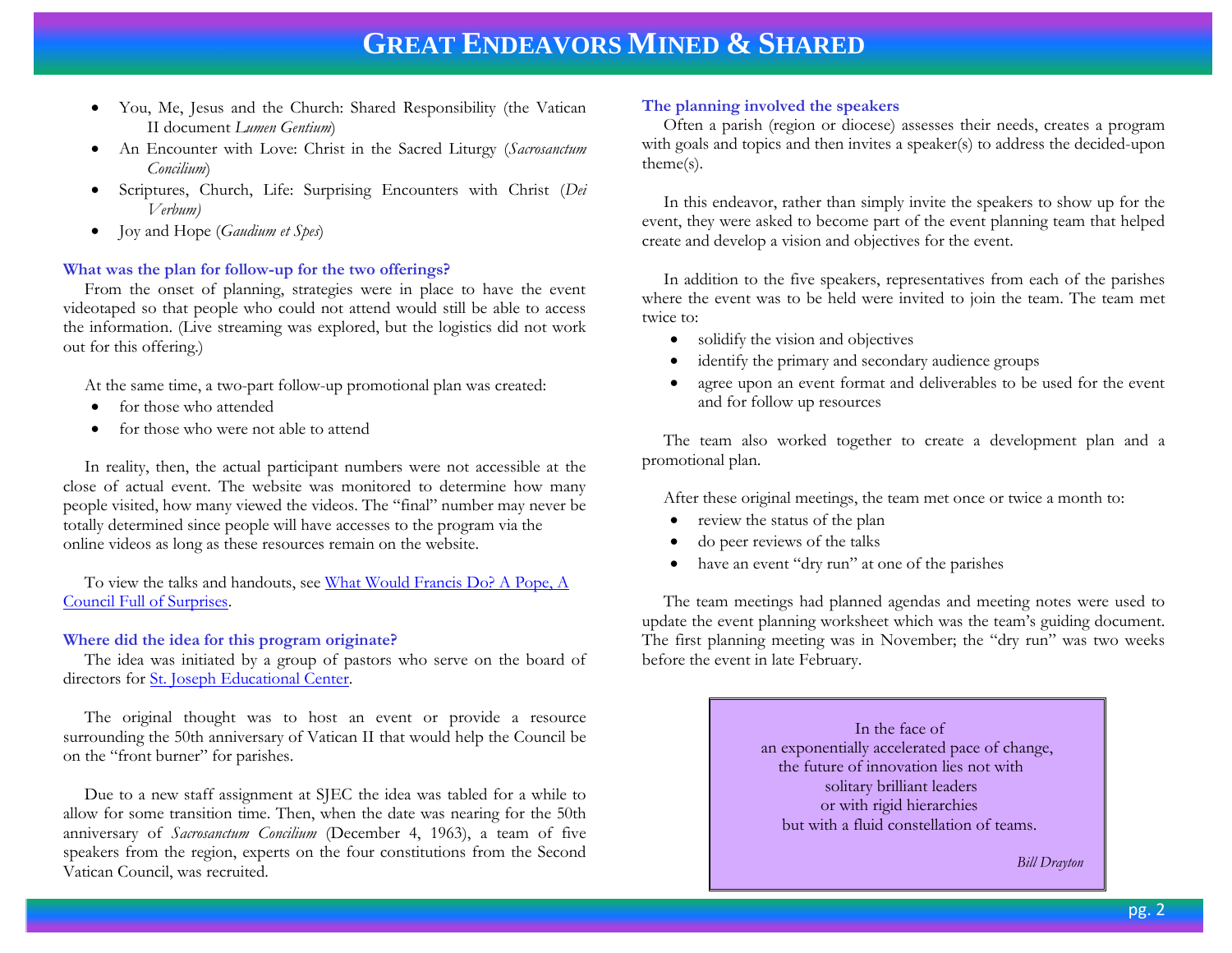### **What were the advantages of using this team approach? Any disadvantages?**

 The primary advantage of using this team approach was that the event itself was cohesive, with fairly smooth transitions from speaker to speaker. All of the presentation visuals were merged together into one presentation for a consistent look.

 Secondarily, as the speakers were part of the planning team, they were better informed about the audience and objectives. Each of the speakers was also a "word of mouth" promoter, having the opportunity to invite those in their circle of influence to participate in the event.

 The primary disadvantage to using this team approach was that the speakers were all very busy people who had their own full-time responsibilities outside of this project. The first creative brainstorming session was also a bit difficult for everyone, primarily because the team had just formed and then immediately began with the difficult creative challenge of deciding on a theme, focus, and title for the event.

 (We will return to more ideas about this planning team later on in this issue – since it has the possibility of being a significant learning – and approach – for all of us as we continue the ministry of adult formation.)

### **How was this program publicized?**

 Each time the planning team met, they reviewed their promotional plan which was a multi-thronged approach:

- Save the date notices
- Flyer with complete information
- Websites (SJEC, parishes, diocese)
- Facebook
- E-newsletters
- $\bullet$  Blogs
- Radio spots
- Diocesan paper
- Press releases and bulletin notices

 Various notices went to the usual groups who would pass the word: pastors, adult faith formation leaders, catechetical leaders, deacons, bulletin

leaders. The event was also promoted to various niche groups: RCIA teams, Scripture Study groups, Young Adult groups, etc., using the master database and email distribution lists of SJEC.



#### **Who participated? Why do you think people were attracted?**

 While the event was planned to primarily draw people's attention to the 50th anniversary of Vatican II and its four main constitutions, the fact that each of the speakers gave a personal reflection, tying that to how Pope Francis is living out Vatican II, was the real attraction.

 Over 200 people from more than twenty parishes participated in the two evenings. While the plans and publicity endeavored to attract young adults, the participants were mainly people 50+.

- They were both parish leaders (staff and volunteer) as well as
- "people in the pew."

 The second night of the event did have a table of young adults who came together and sat together.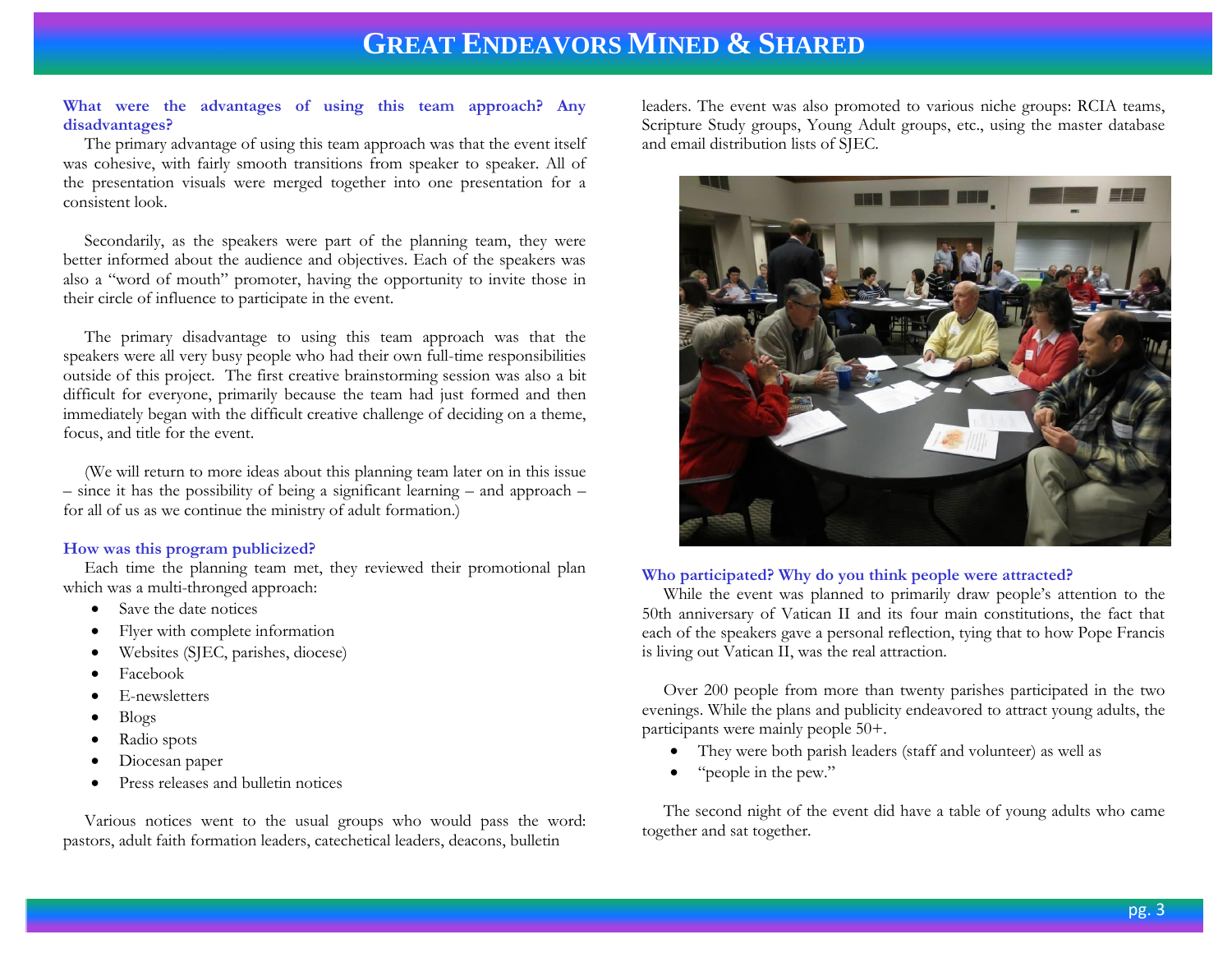### **Was an evaluative process used: with the participants; with the planning team?**

 In addition to informal conversations with participants after the event, comment cards were used to ascertain what people learned and found useful about the program/process. Over 60% of the attendees completed the cards.

 When the planning team met for evaluation, they reviewed the comments from the participants. Their self-assessment of the positives and negatives of the event lined up closely with the participants' comments.

### **What did people say about their experience?**

- Brought great discussion thoughts to think about. What I can do to spread the word, the mission.
- First real understanding of Vatican II's teaching of more than just the liturgical changes.
- Great connection between Vatican II and Pope Francis. Wonderful handouts with talking points and resources.
- My paradigm of Vatican II was a bunch of wild ideas not anymore!
- It reminded me how Vatican II has changed my life; I live my religion as opposed to just going to Mass each Sunday.
- How Vatican II is continuing to unfold and how it affects our lives in a very personal way.
- Very enlightening and found peace with the leadership of our amazing Pope.
- I learned about a few of the documents of Vatican II. I am interested in learning more about them and how the Church will carry out the precepts.
- The story of the Council does not lie behind us, but before us.

### **Comments from the participants which illustrate the desire of people for on-going learning**

More on Vatican II *More in-depth discussions on the documents of Vatican II* Make it a 5-part series to further explore the Second Vatican Council *It would be interesting now to flesh out the topics with different speakers* Have speaker notes before the event *More time for conversation and reflection* 

### **What were the factors that made this initiative successful?**

 Faye Akers, program development coordinator for St. Joseph Educational Center, reflected on the experience from her vantage point:

- *The timing*: Late February just prior to Lent; promoting it as a pre-Lenten opportunity and offered follow up resources for people to use during Lent
- *The title*: Pope Francis is in the minds and hearts of people. Just Vatican II probably would not have been as successful.
- *The speakers*: People who were passionate about their topics (each focused on one constitution)
- *The wide variety of promotional efforts*: radio, print, e-mail, social media, personal invitation, etc.
- *The extensive planning and follow-through*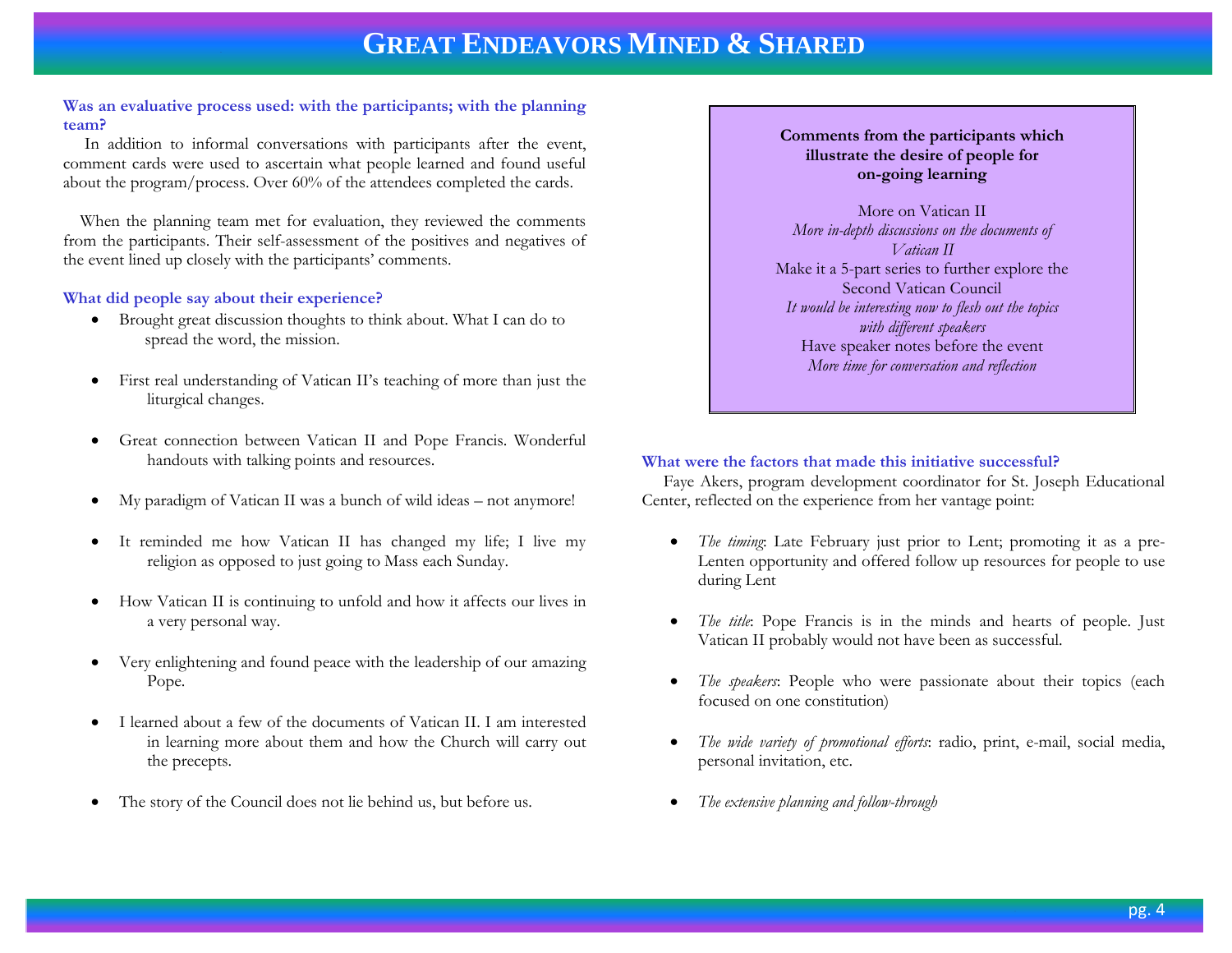### **The experience of the planning team**

 A few days after the event, the planning team met for an evaluation meeting. They used [Toward Effective Adult Faith Formation \(Top Ten](http://www.archbalt.org/evangelization/adult-faith/loader.cfm?csModule=security/getfile&PageID=15622)  [Guidelines and Top Ten Pitfalls\)](http://www.archbalt.org/evangelization/adult-faith/loader.cfm?csModule=security/getfile&PageID=15622) to assess how well they met their objectives and the needs of the adults who participated.

 Each team member also had the opportunity to share his or her thoughts on the event planning process as well as the event itself.

- One team member mentioned that, for him, it was a struggle to work as part of a team and participate in peer reviews.
- Some team members remarked that the entire process was quite a bit of work when looked at from the perspective that their own involvement/presentation was a 10-minute talk and participation in a 20-minute Q&A session.
- Other team members enjoyed the process and felt that, despite the work involved, the end result was a very high quality event which met or exceeded most of the team's agreed upon goals and objectives and exceeded their expectations for the number of participants.

 Throughout this evaluative discussion (which in itself was a learning experience for everyone), all realized that the event would have been very different:

- less cohesive
- more difficult transitions from speaker to speaker and element to element

if they had not met once a month for six months to plan and implement the event.

 Amid this realization of the strengths and advantages of team planning, many of the team members also realized that collaboration, working together as a team, can be stretching and challenging.

 A few weeks after this evaluation meeting, Faye had the opportunity to read the article [The Value of Working in Teams](http://www.faithandleadership.com/blog/04-04-2013/the-value-working-teams?page=full?utm) which sheds some light on the challenge of working together: many clergy, many in pastoral ministry,

have lived in an individualistic society; have been trained "for ministry to be a solo sport."

 Thus, a first **Wondering GEM** is an adaptation of the question at the conclusion of the article: *What would it look like to prepare and encourage clergy and pastoral staff members to practice ministry as a team sport?* Perhaps one step is to begin to do it: look for opportunities to not go it alone, but to work together.

- What type of planning teams do you have for your adult faith formation ministry?
- What helps your staff and your parish teams, commissions and committees to work cohesively together?

### **More Wondering GEMS**

- o **How might you plan adult faith formation opportunities in conjunction with significant anniversaries**, for example:
	- o the anniversary of the promulgation of *[Pastoral Constitution on](http://www.vatican.va/archive/hist_councils/ii_vatican_council/documents/vat-ii_cons_19651207_gaudium-et-spes_en.html)  [the Church in the Modern World \(Gaudium et Spes\)](http://www.vatican.va/archive/hist_councils/ii_vatican_council/documents/vat-ii_cons_19651207_gaudium-et-spes_en.html)*
	- o the anniversary of the US Bishops' document, *[The Challenge of](http://www.usccb.org/issues-and-action/human-life-and-dignity/war-and-peace/nuclear-weapons/upload/statement-the-challenge-of-peace-1983-05-03.pdf)  [Peace](http://www.usccb.org/issues-and-action/human-life-and-dignity/war-and-peace/nuclear-weapons/upload/statement-the-challenge-of-peace-1983-05-03.pdf)*
	- o the anniversary of *[Called and Gifted for the Third](http://www.usccb.org/about/laity-marriage-family-life-and-youth/laity/called-and-gifted-for-the-third-millennium.cfm) Millennium*
	- the anniversary of *[Co-Workers in the Vineyard](http://www.usccb.org/upload/co-workers-vineyard-lay-ecclesial-ministry-2005.pdf)*
- o Faye indicated that the timing was a key factor for the success of this endeavor. In your parish (arch)diocese, **how do you determine the best timing (for the participants) for various programs?**
- o SJEC and the parishes utilized various methods and tools for marketing and publicity.
	- o **What marketing techniques work best for your parish, region or (arch)diocese?**
	- o **Are there new methods which you might utilize?**
	- o Even though this was a program on Vatican II, the content (and publicity) was also linked to the life and ministry of Pope Francis. **How might you make connections with your**